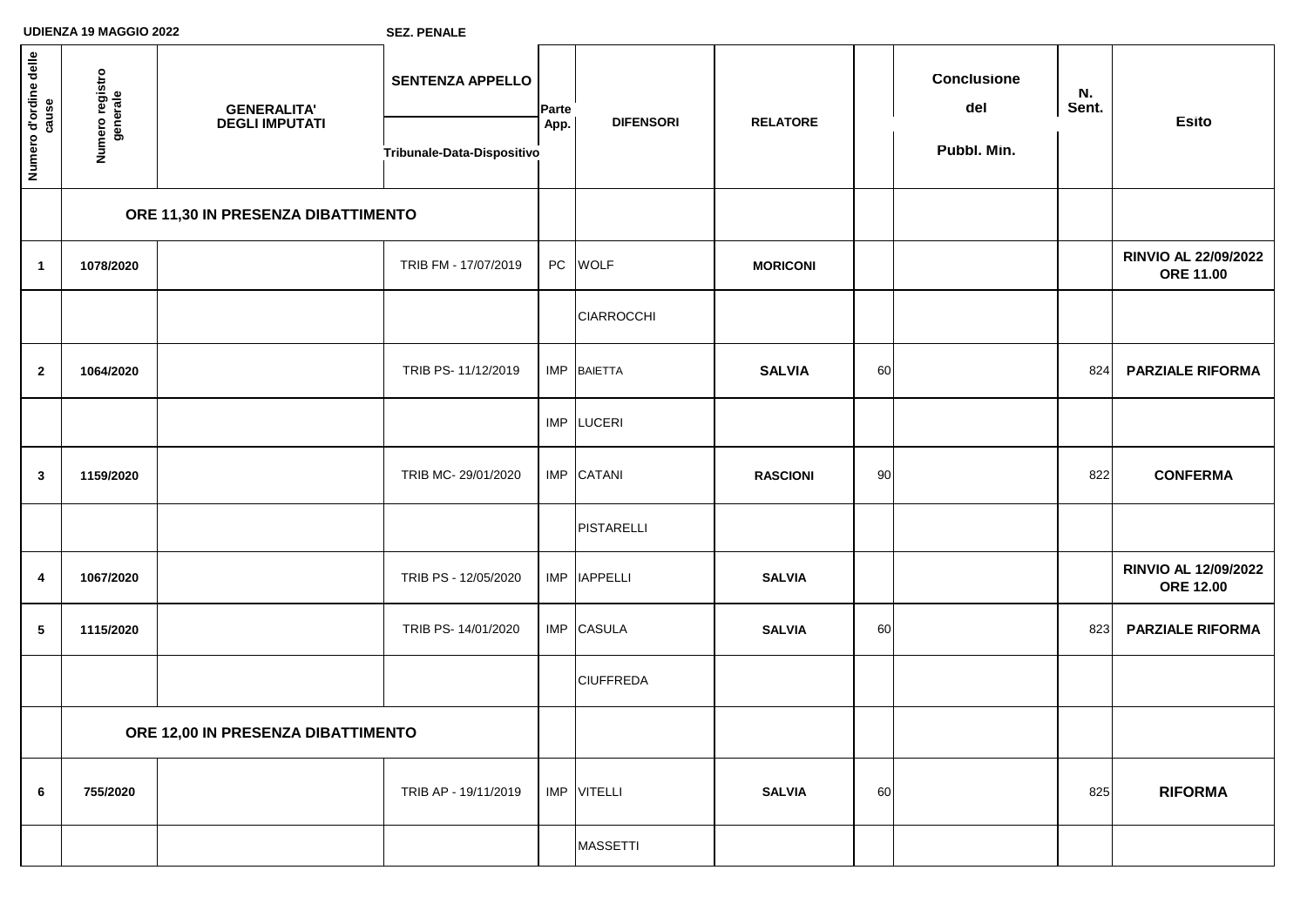|                |           | <b>TRATTAZIONI SCRITTE MINORI</b>                    |                       |                         |                 |    |     |                                              |
|----------------|-----------|------------------------------------------------------|-----------------------|-------------------------|-----------------|----|-----|----------------------------------------------|
| $\overline{7}$ | 5/2022    |                                                      | TRIB MIN - 16/11/2021 | IMP SEBASTIANELLI       | <b>SALVIA</b>   | 60 | 10  | <b>RIFORMA</b>                               |
| 8              | 6/2022    |                                                      | TRIB MIN - 06/06/2019 | IMP TATO'               | <b>MORICONI</b> | 90 | 11  | <b>RIFORMA</b>                               |
| 9              | 7/2022    |                                                      | TRIB MIN - 06/06/2019 | IMP SERENA              | <b>RASCIONI</b> | 90 |     | 12 PARZIALE RIFORMA                          |
|                |           | <b>TRATTAZIONI SCRITTE DA</b><br><b>DIBATTIMENTO</b> |                       |                         |                 |    |     |                                              |
| 10             | 1093/2020 |                                                      | TRIB AN- 21/11/2019   | IMP BIANCHETTI          | <b>MORICONI</b> | 90 | 834 | <b>PARZIALE RIFORMA</b>                      |
| 11             | 1094/2020 |                                                      | TRIB URB-26/11/2019   | IMP GIGLIONI            | <b>MORICONI</b> | 90 | 833 | <b>CONFERMA</b>                              |
| 12             | 1091/2020 |                                                      | TRIB AN - 29/10/2019  | IMP LEONARDI            | <b>MORICONI</b> | 90 | 831 | <b>PARZIALE RIFORMA</b>                      |
|                |           |                                                      |                       | IMP LA ROCCA            |                 |    |     |                                              |
|                |           |                                                      |                       | ANGELOZZI               |                 |    |     |                                              |
| 13             | 1099/2020 |                                                      | TRIB FM - 26/09/2019  | IMP ALBANESI            | <b>MORICONI</b> |    | 826 | <b>MOTIVAZIONE</b><br><b>CONTESTUALE NDP</b> |
| 14             | 1057/2020 |                                                      | TRIB MC-25/10/2019    | IMP   MANFROCI/PERFETTI | <b>SALVIA</b>   | 60 | 829 | <b>CONFERMA</b>                              |
|                |           |                                                      |                       | <b>SICILIANO</b>        |                 |    |     |                                              |
| 15             | 1062/2020 |                                                      | TRIB PS - 11/12/2019  | IMP ANGELETTI           | <b>SALVIA</b>   | 60 | 838 | <b>RIFORMA</b>                               |
| 16             | 1095/2020 |                                                      | TRIB URB - 17/01/2020 | IMP MENGUCCI            | <b>RASCIONI</b> | 90 |     | 840 PARZIALE RIFORMA                         |
| 17             | 1038/2020 |                                                      | TRIB AP - 09/12/2019  | IMP GASPARRINI          | <b>RASCIONI</b> | 90 | 827 | <b>RIFORMA</b>                               |
| 18             | 1040/2020 |                                                      | TRIB AP - 07/11/2019  | IMP CARNEVALI           | <b>RASCIONI</b> | 90 | 837 | <b>CONFERMA</b>                              |
|                |           |                                                      |                       | <b>SCHIAVI</b>          |                 |    |     |                                              |